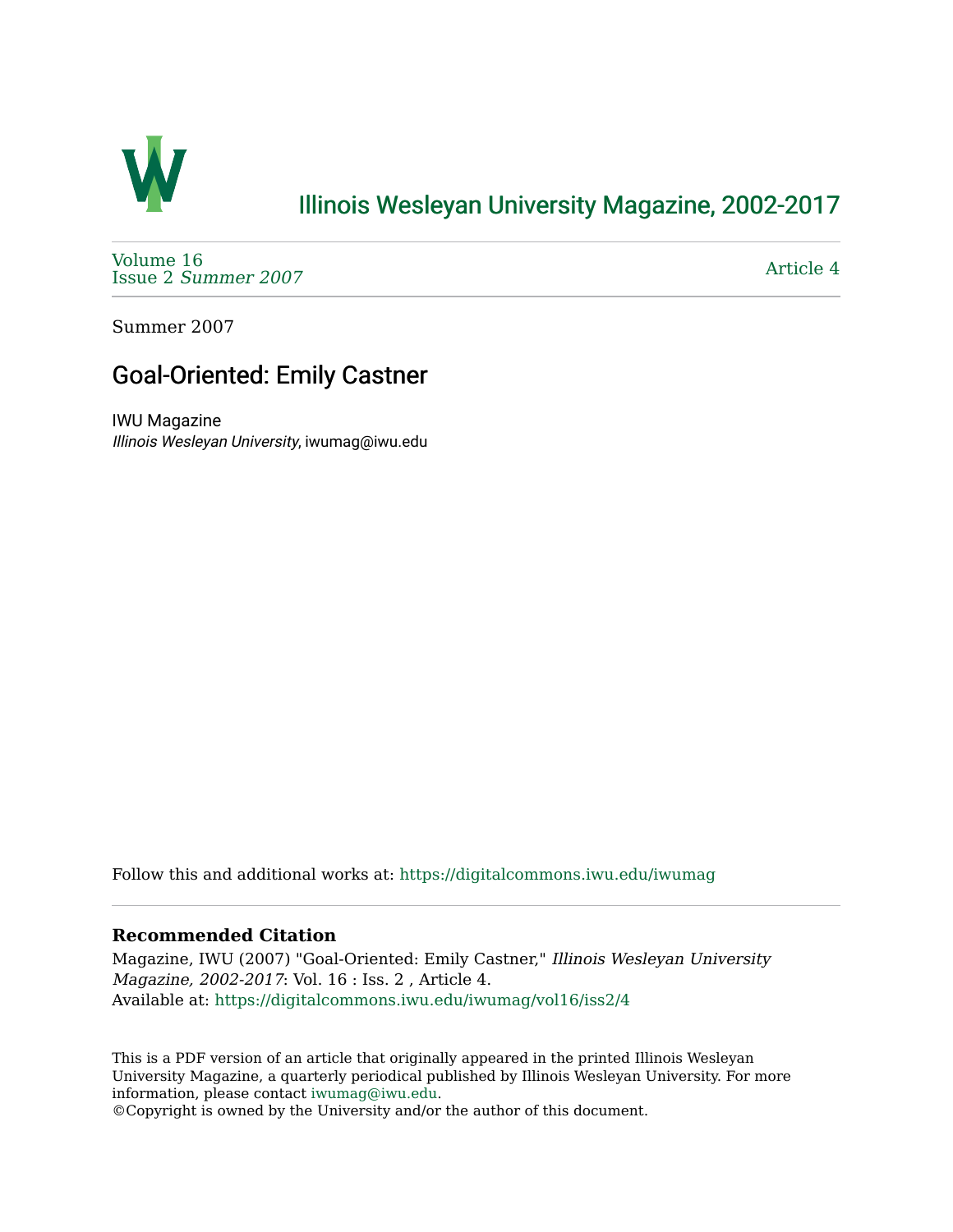## **Goal-Oriented: Emily Castner**



**Castner's performance on the soccer field has put her in the record books. (Marc Featherly)**

Being a soccer goalie is an education in itself. Diving to block a shot and then scrambling back to your feet to save the next one defines the word "pressure." Never be complacent, goalies are told. And Emily Castner never has been.

Over the course of her four years as the Titan women's soccer goalkeeper, Castner played 79 games and a total of 7,163 minutes. The average number of goals scored by opponents in those 79 games is less than one, and she holds the school record for career shutouts: 28.

Castner — who served as co-

captain of the soccer team her senior year— credits Coach David Barrett with getting her interested in coming to IWU in the first place. Once she visited, "I really liked the personable atmosphere and the people that were here."

Barrett is more than happy that Castner made Illinois Wesleyan her choice. "She has been a terrific teammate and player," he says. "Beyond her play on the field, Emily is a wonderful person: caring and compassionate, but also

really competitive."

An international business major and German minor, Castner came to Illinois Wesleyan "expecting to get a well-rounded education," and feels that she has. But being part of the soccer team and her involvement in Alpha Gamma Delta (AGD) sorority have richly added to her academic experience.